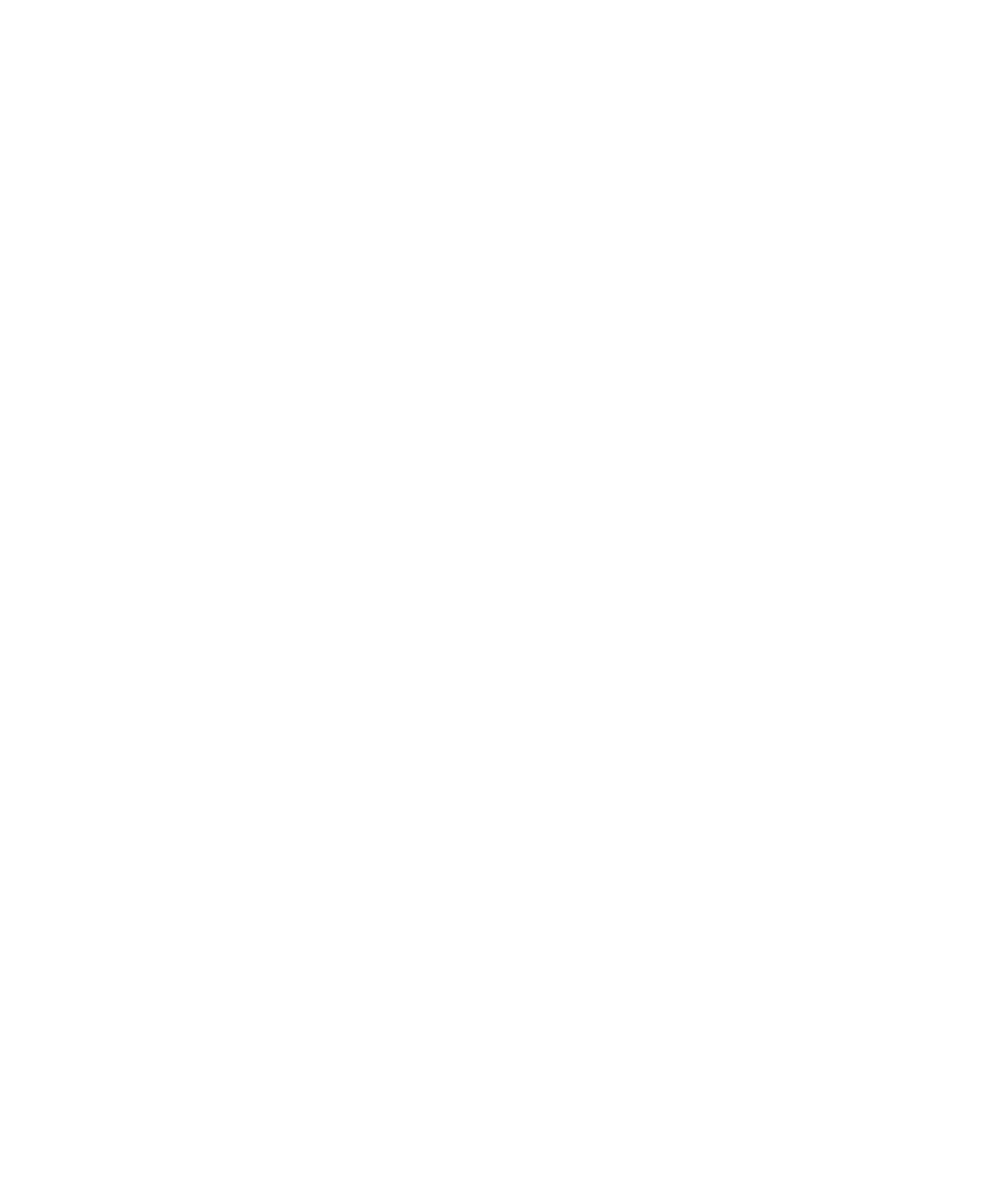# TABLE OF CONTENTS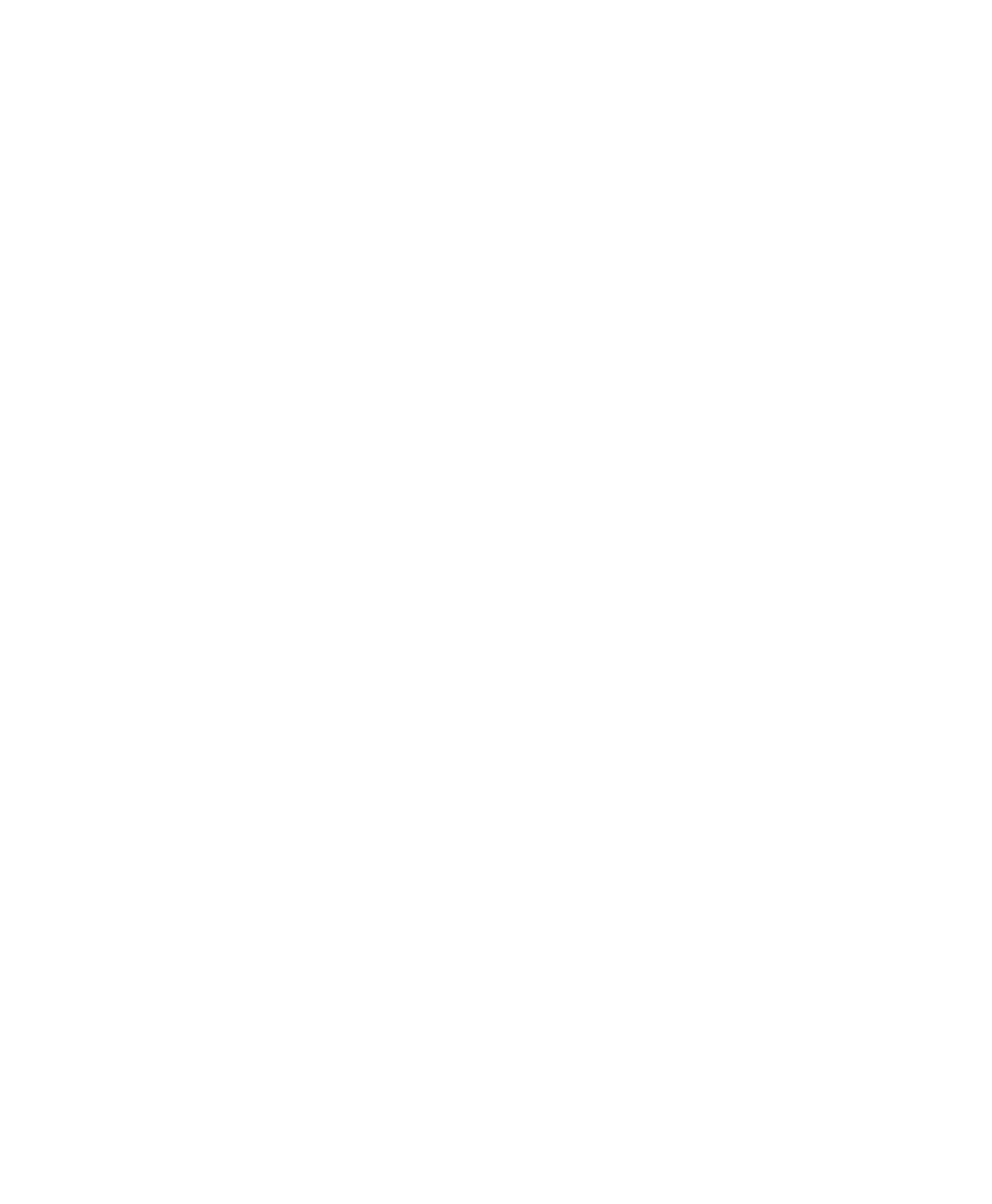This guide is designed to give you pertinent information concerning the removal of criminal records from public access in Maryland and to help you understand the process of filing for expungement.

## **What is expungement?**

Expungement is the removal of records from public inspection. In Maryland, records may be expunged from 1) Motor Vehicle Administration files, 2) police files and 3) court and police files. Each process removes very specific files and must be done through the proper agency. You must apply for expungement of each arrest based on the date of arrest and according to the disposition. **No process expunges the records from all agencies.**

### **MOTOR VEHICLE ADMINISTRATION (MVA)**

Many public driving records are automatically expunged, depending upon the offense for which you were convicted and the length of time since your last conviction. For additional information, contact the MVA at the following phone number: 1-800-950-1682.

### **Police Records: When No Charges Were Filed**

- **Effective 10/1/2007,** if you were detained by a police agency, but were released without being charged, records will automatically be expunged within 60 days after release.
- **Prior to 10/1/2007,** if you were detained by a police agency, but were released without being charged, records may exist in police files. To get these records expunged, contact the arresting agency and request an *Investi* Ask the agency for specific information on how its process works. Expungement must be requested within eight (8) years of incident date.

### **Court/Police Records May Exist:**

- **If you have been arrested and charged** with a crime, including a traffic violation for which a term of imprisonment may be imposed.
- **If you have been charged** with a civil offense or infraction as a substitute for a criminal charge.

#### **Court records are not automatically expunged. To remove these records, you may file a petition for expungement with the court if:**

- You were found not guilty.
- You were found guilty of or not criminally responsible for certain nuisance crimes or specified misdemeanors.
- The charge was dismissed.
- The crime on which the conviction was based is no longer a crime.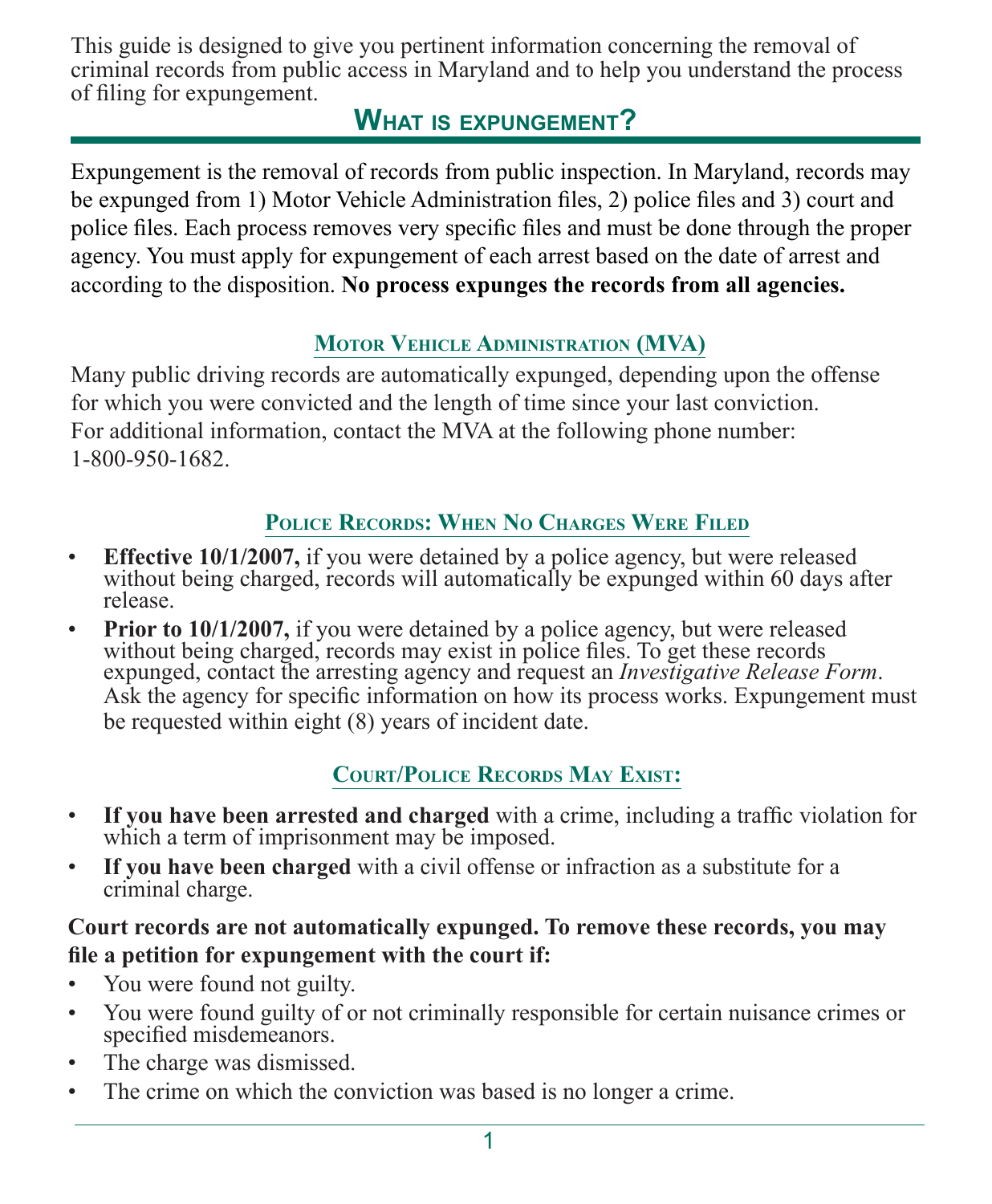- The charge resulted in probation before judgment (excluding charges of driving while under the influence or driving while impaired).
- The State's Attorney did not prosecute (nolle prosequi) your charge.
- The court indefinitely postponed your case (stet).
- Your case was compromised.
- You were convicted of only one non-violent criminal act and you were granted a full and unconditional pardon by the Governor.
- You were convicted of a crime listed under Criminal Procedure Article § 10-110.
- You were convicted of possession of marijuana under Criminal Law Article § 5-601.

\* See § 10-105 and § 10-110 of the Criminal Procedure Article for additional information

# **When Can I File For Expungement?**

The waiting period required for filing a petition for expungement varies, depending on how your case was concluded and whether you file a *General Waiver and Release* (CC-DC-CR-078).

- If your petition is based on an **acquittal**, a **nolle prosequi,** or a **dismissal**, you may file a petition three (3) years after the disposition, or within three (3) years if you file a *General Waiver and Release* of all legal claims and lawsuits arising from the charge.
- If your petition is based on a **probation before judgment**, you may file:  $\triangle$  three (3) or more years after probation was granted or discharged, whichever is later.
- If your petition is based on **a guilty verdict or a finding of not criminally responsible for a specified nuisance crime**, you may file:
	- $\triangleleft$  three (3) or more years after the guilty conviction or satisfactory completion of the sentence, including probation, whichever is later.
	- $\triangle$  three (3) years after finding of not criminally responsible under CP  $\S$ § 10-105(a)(9) and (a)(10).
- If your petition is based on a conviction of a crime and the act on which the conviction was based is no longer a crime, you can file at any time.
- If your petition is based on a **stet** or a **compromise**, you may not file within three (3) years of your cases's disposition.
- You may also petition the court for expungement at any time on a showing of good cause.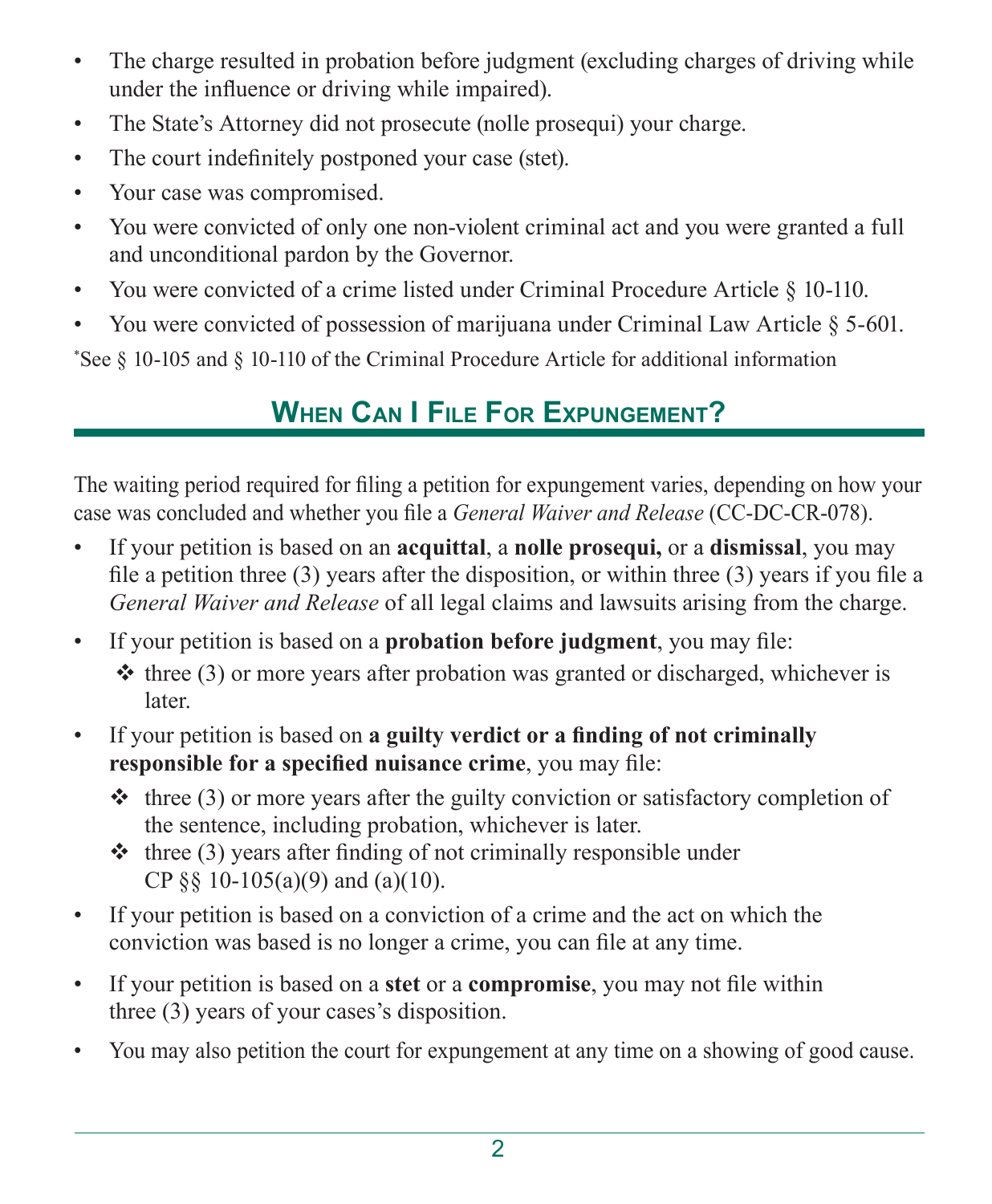- If a person died before a disposition of a charge by nolle prosequi, dismissal, or a not guilty verdict, their attorney or personal representative may file on their behalf.
- If your petition is based on a conviction of a misdemeanor that is a violation under Criminal Procedure Article § 10-110 or an attempt, conspiracy, or solicitation of any offense listed, you may file 10 or more years after you satisfy the sentence or sentences imposed for all convictions for which expungement is requested, including parole, probation, or mandatory supervision.
- If your petition is based on a violation of Criminal Law Article  $\S$  3-203, common law battery, or an offense classified as a domestically related crime under Criminal Procedure Article § 6-233, you may file 15 or more years after you satisfy the sentence or sentences imposed for all convictions for which expungement is requested, including parole, probation, or mandatory supervision.
- If your petition is based on a conviction of Criminal Law Article  $\S 5-601$ , you may file four (4) years after the later of the conviction or satisfactory completion of the sentence, including probation.

#### **General Waiver and Release**

This form releases all persons and agencies from any claims regarding the arrest or detention. It must be filed in order to process an expungement, if it is less than three (3) years from the time your case was concluded.

### **Case Information**

#### **Who is the complainant?**

The person who, under oath, signs a statement establishing reasonable grounds to believe that some named person has committed a crime. In criminal cases, the complainant is usually a police officer or a citizen.

#### **How can I find the name of the complainant if I don't remember?**

The Maryland Judicial Case Search website -- http://casesearch.courts.state.md.us/ may be helpful for finding case information. Not all information and/or parties involved may be available online.

#### **What is my tracking number?**

The assigned 12-digit number that identifies the defendant and incident throughout criminal proceedings.

#### **What is the disposition?**

The verdict given by the Judge at the conclusion of the trial/sentencing.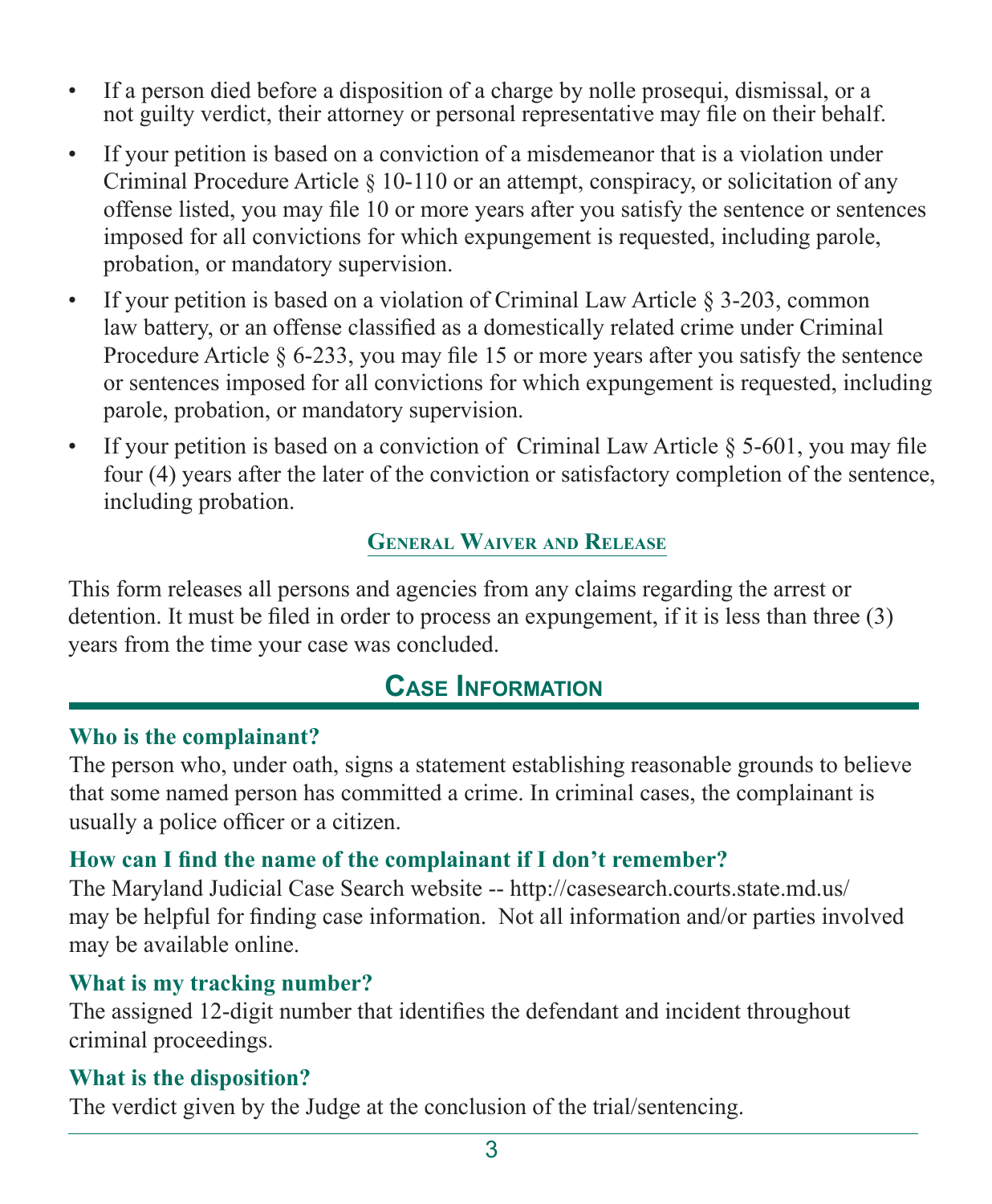### **Which version of the Petition should I file?**

There are two (2) versions of the Petition for Expungement:

• Complete **CC-DC-CR-072A** if your petition is based on an **acquittal** (found not guilty)**, dismissal**, **probation before judgment, nolle prosequi, stet,** or **not criminally responsible** disposition.

• Complete **CC-DC-CR-072B** if your petition is based on a **guilty** disposition and the charge is eligible for expungement.

### **Can I include all my case numbers on the petition?**

A Petition for Expungement may include only the case numbers for one unit (see below for definition of "unit"), which may include both criminal and traffic charges. If the unit included both criminal and traffic charges, list all the case/citation numbers that apply to that unit.

### **Can the clerk help me complete the forms?**

No. The clerk may only provide public information from the computer and/or case file, such as case number(s), date of service, service agency, and disposition of charges.

### **What do you mean by a "unit"?**

According to Criminal Procedure  $\S$  10-107, a unit consists of two (2) or more charges, other than minor traffic violations, arising from the same incident, transaction, or set of facts.

### **Do I need an attorney?**

You may be represented by an attorney, but you are not required to do so. However, it may be useful to consult with an attorney if you have questions regarding disclosure, security clearances, immigration or naturalization, or other questions about expungements.

### **Does my expungement paperwork have to be notarized?**

No.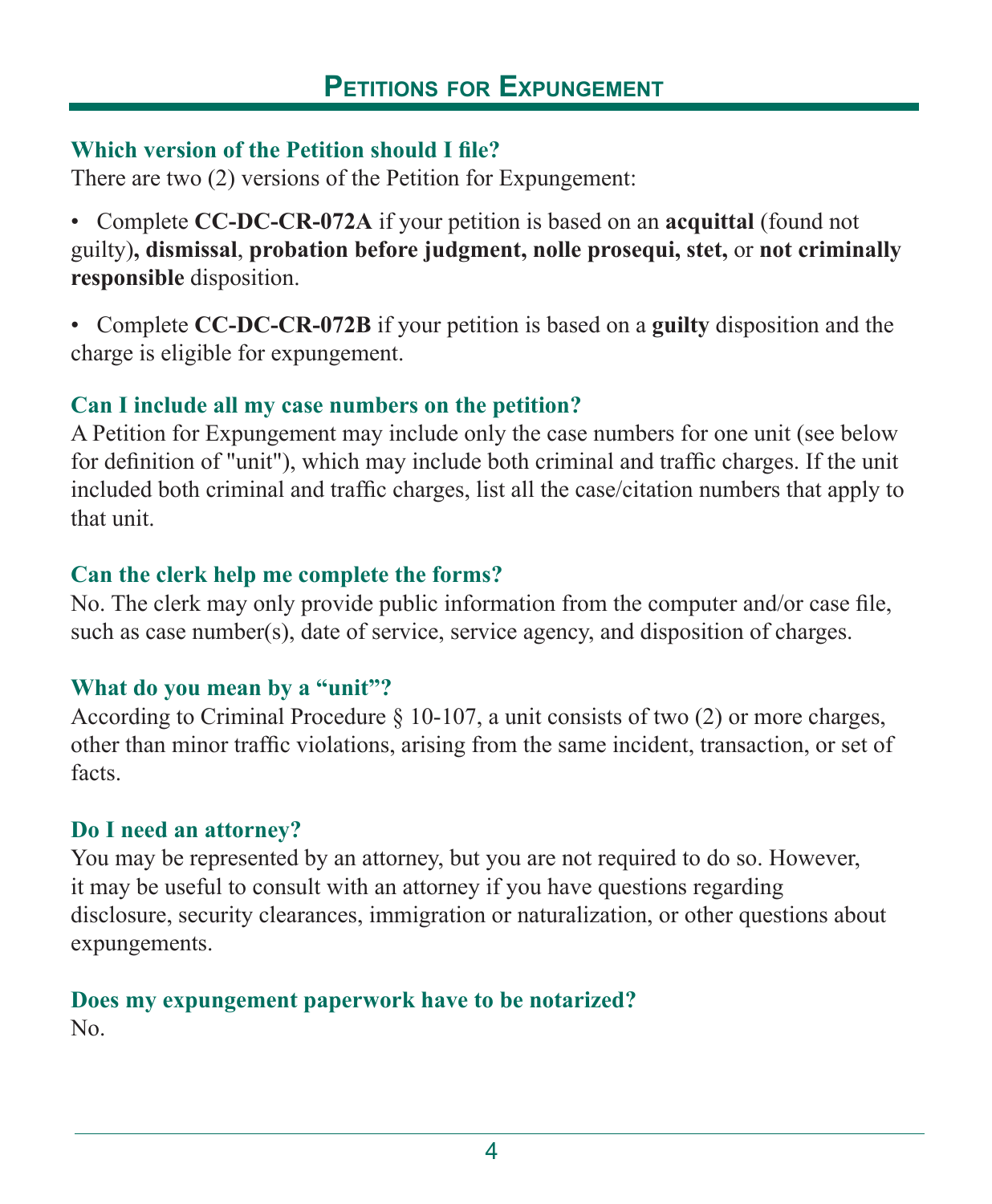Use the *Petition for Expungement of Records (Guilty Disposition)* **(CC-DC-CR-072B)**  form for guilty dispositions.

### **GUILTY VERDICT**

A verdict convicting the defendant of the crime charged.

- Under Criminal Procedure § 10-105, a person is eligible to file for expungement if they were convicted of a crime and the act on which the conviction is based is no longer a crime or the crime is considered a nuisance crime under this statute.
- Under Criminal Procedure § 10-107, if a person is not entitled to expungement on one (1) charge or conviction in a unit, the person is not entitled to expungement of any other charge or conviction in the unit.
- Under Criminal Procedure § 10-110, over 100 misdemeanors are eligible for expungement based on certain waiting periods and if you are not charged with a crime at the time that you requested the expungement. For a list of expungeable offenses, please see the *List of Expungeable Charges under Criminal Procedure Article § 10-110*  (CC-DC-CR-072G2).

### **Nolo Contendre (Nolo)**

A plea in a criminal action having the same legal effect as a plea of guilty and on which the defendant may be sentenced.

#### Use the *Petition for Expungement of Records (Acquittal, Dismissal, Probation before Judgment, Nolle Prosequi, Stet, or Not Criminally Responsible Disposition)*  **(CC-DC-CR-072A)** form for the following dispositions:

#### **Dismissed**

A ruling by a judge that all or some of the charges in a case are terminated (thrown out), without further evidence or testimony.

### **Not Guilty (Acquittal)**

A judgment by a jury or judge that a defendant is not guilty of a crime as charged.

- Not guilty dispositions are not automatically expunged.
- If a General Waiver is submitted with the petition, you may petition the court to expunge a case that results in either a not guilty verdict or judgment of acquittal immediately after the disposition. If no General Waiver is submitted, the petition can be filed three (3) years after entry of disposition.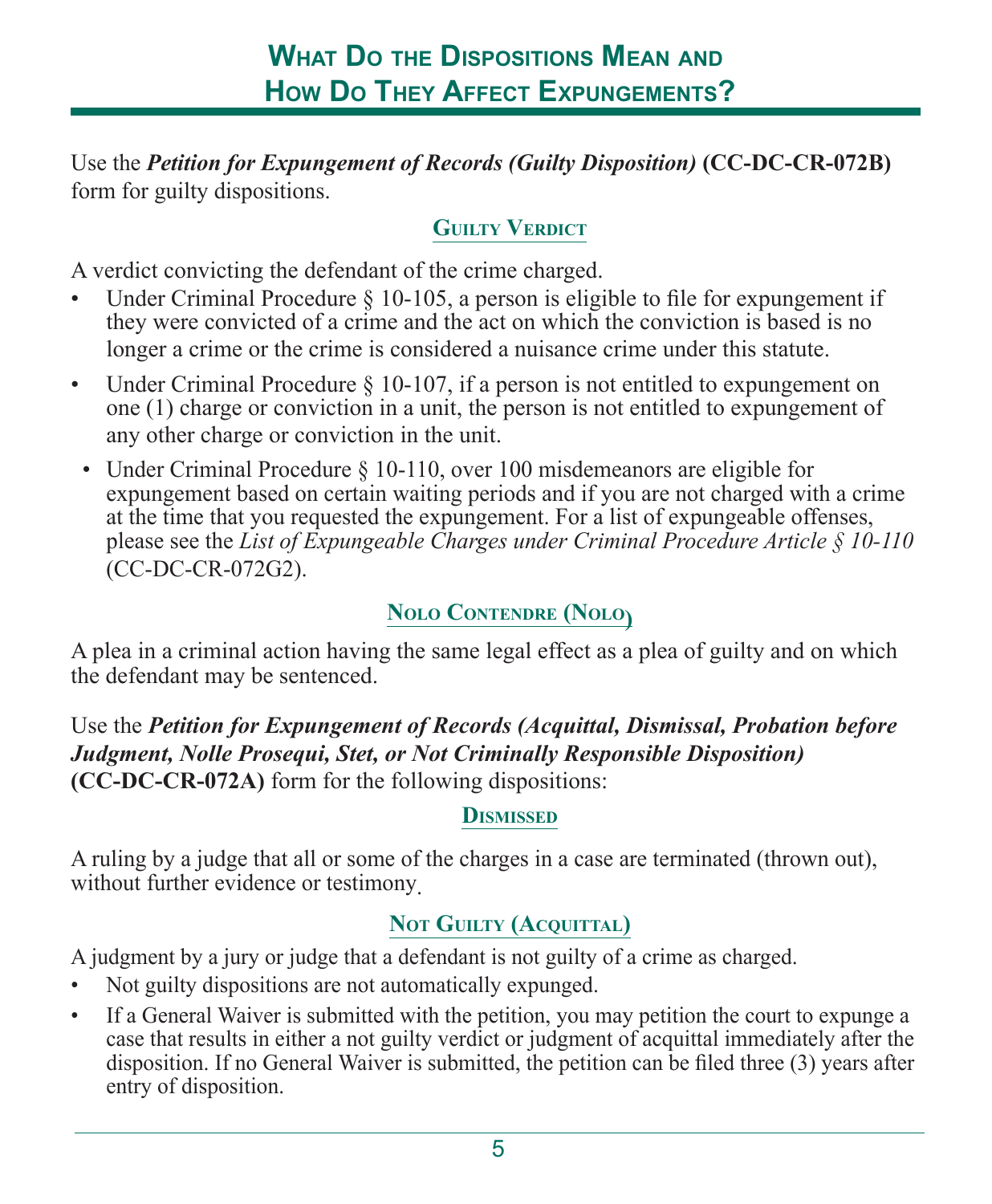### **Probation Before Judgment (PBJ)**

Guilty verdict was stricken and probation was assigned; not a conviction if probation was successfully completed.

- Under Criminal Procedure  $\S$  10-105(c)(2), a PBJ can only be expunged after probation is discharged or three (3) years after probation was granted, whichever date is later.
- If your probation was discharged in less than three (3) years, you may file a motion for a good cause exception. The court will decide whether there is good cause to grant the expungement early.

### **STET**

A conditional stay of all further proceedings in a case. On motion of the State's Attorney, the court may indefinitely postpone trial of a charge by marking the charge "stet" on the docket.

- Under Criminal Procedure § 10-105 the waiting period to expunge the charge(s) that has been marked "stet" is three (3) years after the case was marked "stet" on the docket.
- If it has been less than three (3) years, you may file a motion for a good cause exception. The court will decide whether there is good cause to grant the expungement early.

### **Not Criminally Responsible**

A finding in a criminal case having the same legal effect, for expungement purposes, as a plea of guilty.

Under Criminal Procedure  $\S$  10-105, a limited number of minor common nuisance crimes and certain misdemeanors can be expunged if the person was found not criminally responsible. You may not file a petition for expungement until three (3) years have passed since the finding of not criminally responsible.

### **Nolle Prosequi (Nol Pros)**

A formal motion by a State's Attorney, indicating that the charge(s) will not be prosecuted.

- Nolle prosequi dispositions are not automatically expunged. You must file a Petition for Expungement of Records if you want this removed from court and law enforcement records.
- If the case was nolle prosequi and you were not served, you must still file for expungement. However, if a judge advises in court that such a case be expunged, a petition is not needed and there is no filing fee.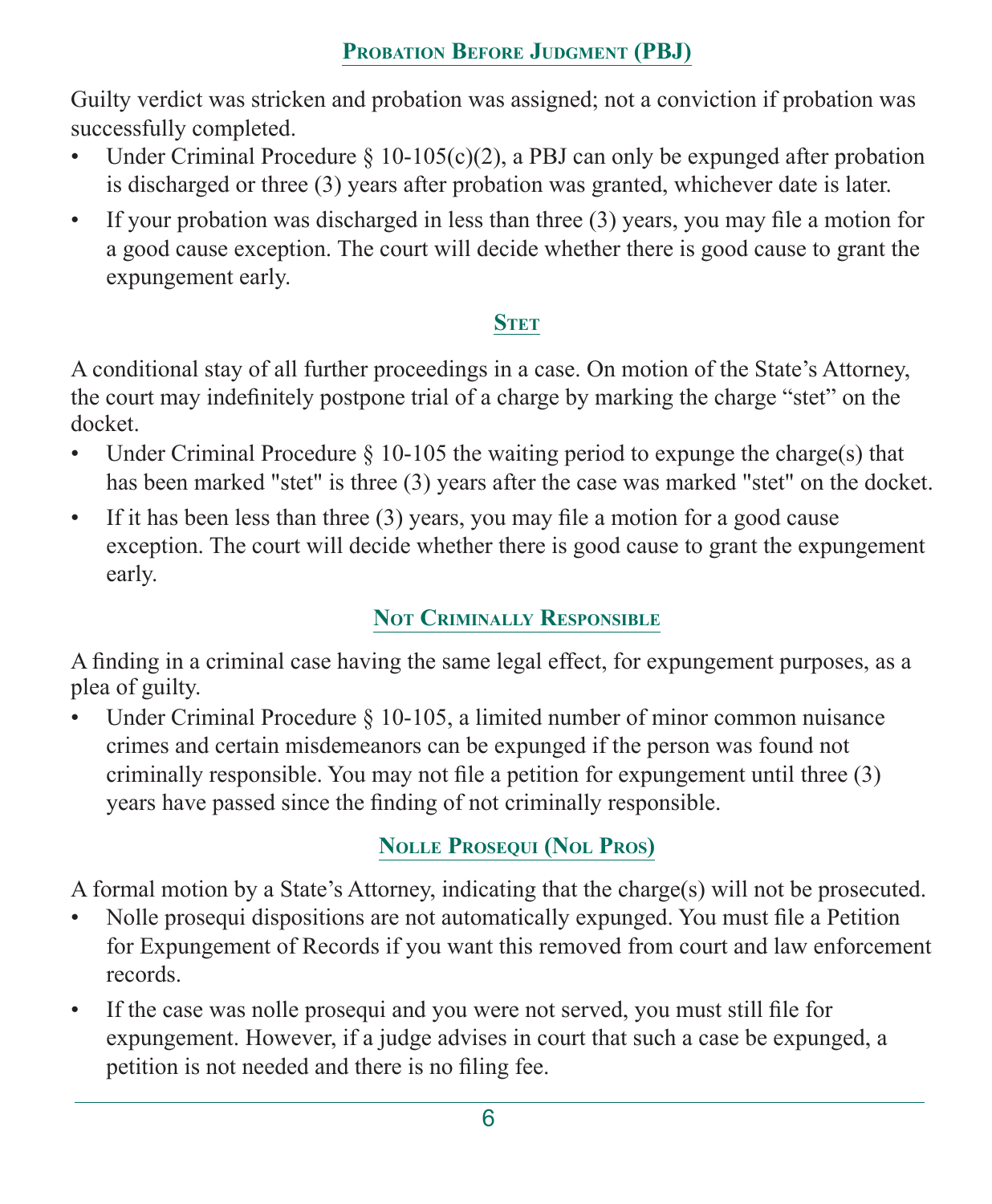# **When Are You Not Entitled To An Expungement?**

You are not entitled to an expungement:

- In any case where a guilty finding was entered, except for: certain nuisance crimes under Criminal Procedure  $\S$  10-105(a)(9), possession of marijuana under Criminal Law Article § 5-601, and specified crimes under Criminal Procedure § 10-110.
- If you received a probation before judgment, **except** a probation before judgment for a crime where the act on which the conviction is based is no longer a crime, AND within three (3) years of the entry of the probation before judgment you have been convicted of another crime (other than a minor traffic violation or a crime where the act on which the conviction is based is no longer a crime) OR
- If you are a defendant in a pending criminal proceeding.
- In civil cases, unless you were charged with a civil offense as a substitute for a criminal charge. Although ordinary civil cases cannot be expunged, you can ask that civil case information be shielded or that the case be sealed to remove it from public inspection. For information on this process see:

http://www.mdcourts.gov/district/selfhelp/accesstocourtrecords.html

• In peace order and protective order cases. These civil proceedings are not covered under the expungement statute. Although peace and protective order cases cannot be expunged, you can ask the case information be removed from public inspection. For information on this process see:

http://www.mdcourts.gov/district/selfhelp/accesstocourtrecords.html

- Of a disposition of probation before judgment or guilty for a violation of driving under the influence (DUI) or driving while impaired (DWI) (Transportation Article § 21-902, Criminal Law Article §§ 2-503, 2-504, 2-505, or 2-506, or former Article 27 § 388A or § 388B).
- If one charge in the unit is not eligible for expungement, the other charges in the unit are not eligible for expungement no matter what type of charges they are (criminal, traffic, boating violation, light-rail violation, etc.). However, because a related minor traffic violation that arises from the same incident is not considered part of the unit, the existence of related minor traffic charges will not affect whether other charges in the unit can be expunged.
- If you were charged with minor traffic offenses only. The court does not have authority to expunge minor traffic offenses. Only the MVA can expunge minor traffic offenses.
- A conviction that has been shielded under Criminal Procedure §§ 10-301 through 10-306 may not be considered a conviction for purposes of expungement.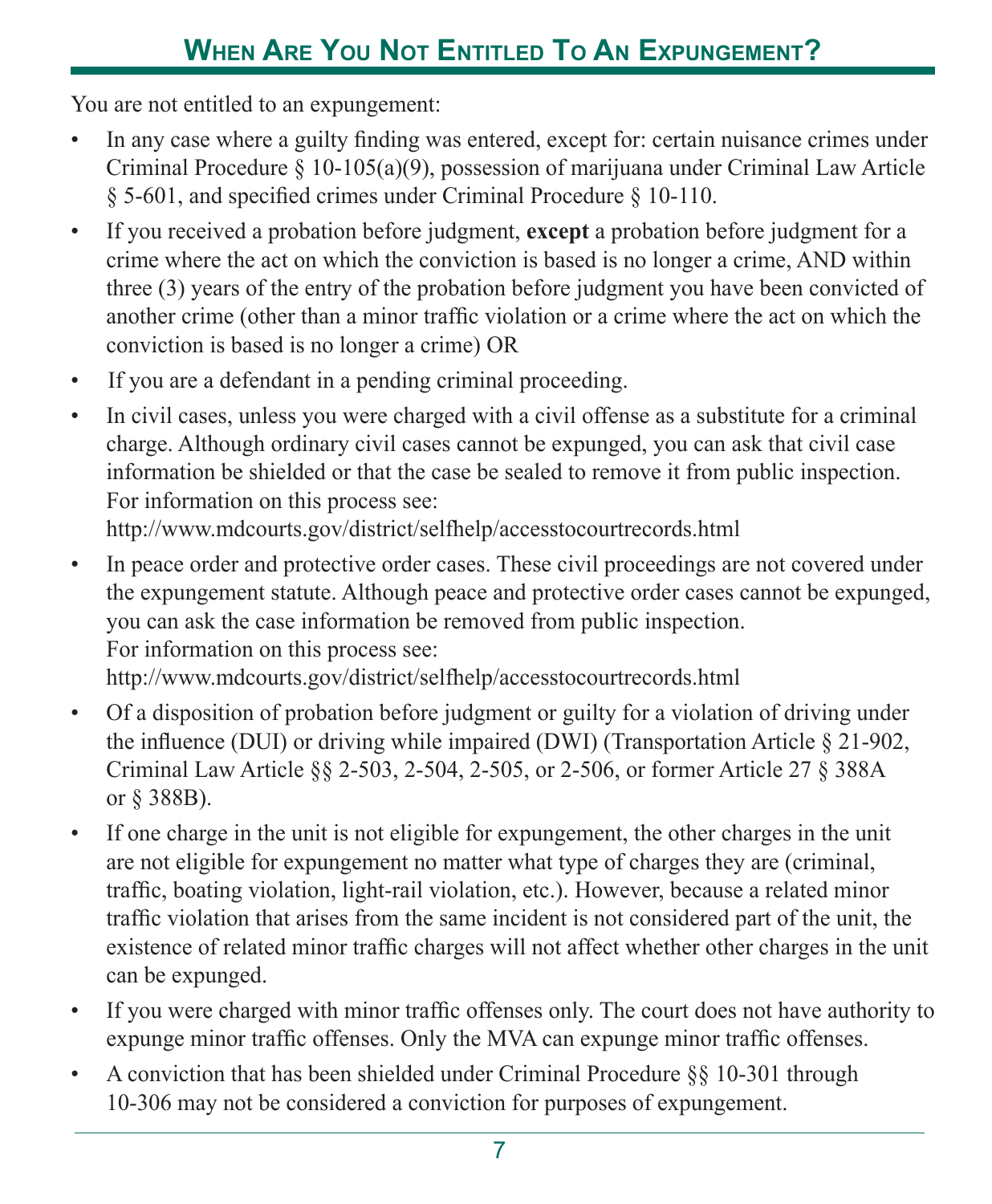### **PARDONS**

A pardon is an act of clemency in which the Governor, by order, absolves the grantee from the guilt of the grantee's criminal acts and exempts the grantee from any penalties imposed by law for those criminal acts. If you want to clear your record of a guilty charge that is currently not eligible, you must call the Parole Commissioner's Office to request a packet for a pardon. The granting of a pardon for an individual's criminal conviction does not automatically expunge the record of the conviction. Criminal Procedure Article § 10-105(c)(4) provides that a petition for expungement based on a full and unconditional pardon by the Governor may not be filed later than 10 years after the pardon was signed by the Governor. For more information regarding pardons contact the Parole Commission directly: **6776 Reisterstown Road #307, Baltimore, MD 21215 1-877-241-5428 (toll free) or 410-585-3200<http://dpscs.maryland.gov/about/FAQmpc.shtml#pardon>**

## **Cost of Expungement**

**Form CC-DC-CR-072A**. There is no charge to expunge a verdict of acquittal, dismissal, probation before judgment (PBJ), nolle prosequi, stet, or not criminally responsible disposition.

Form CC-DC-CR-072B. The filing fee is \$30 and is nonrefundable, even if denied. The fee is for each case (not for each charge related within a unit of the case). If you cannot afford the fee, you may request that the court

## **Juvenile Records**

As of October 1, 2014, juvenile records (a court record and police record concerning a child alleged or adjudicated delinquent or in need of supervision, or who has received a citation for a violation) may be expunged under certain circumstances. You may petition for expungement in the juvenile court if you meet the conditions set out in Courts & Judicial Proceedings Article, § 3–8A–27.1. You may file for expungement of the adult criminal record if the original charge was transferred to the juvenile court (Criminal Procedure § 4-202) or was transferred at sentencing (CP § 4-202.2). Petitions for expungement of adult criminal charges that have been transferred to the juvenile court must be filed in the court of original jurisdiction. Contact the **Juvenile Division** of the Circuit Court for more information.

## **How Do I File For Expungement?**

1. Obtain a *Petition for Expungement of Records (Acquittal, Dismissal, Probation before Judgment, Nolle Prosequi, Stet, or Not Criminally Responsible Disposition)* (CC-DC-CR-072A), *Petition for Expungement of Records (Guilty Disposition)* (CC-DC-CR-072B), and the *General Waiver and Release* (CC-DC-CR-078), if necessary, at any District or Circuit Court. (Forms available online at: www.mdcourts.gov)

2. You will need to know the case number, date that you were arrested, summoned, or cited; the law enforcement agency that took the action; the offense with which you were charged; and the date your case was disposed.

3. Complete the forms and file with the clerk. Include an extra copy for the State's Attorney and each law enforcement agency named in the petition. You must file in the court in which your case was concluded.

4. Pay the nonrefundable filing fee (applicable only to guilty dispositions).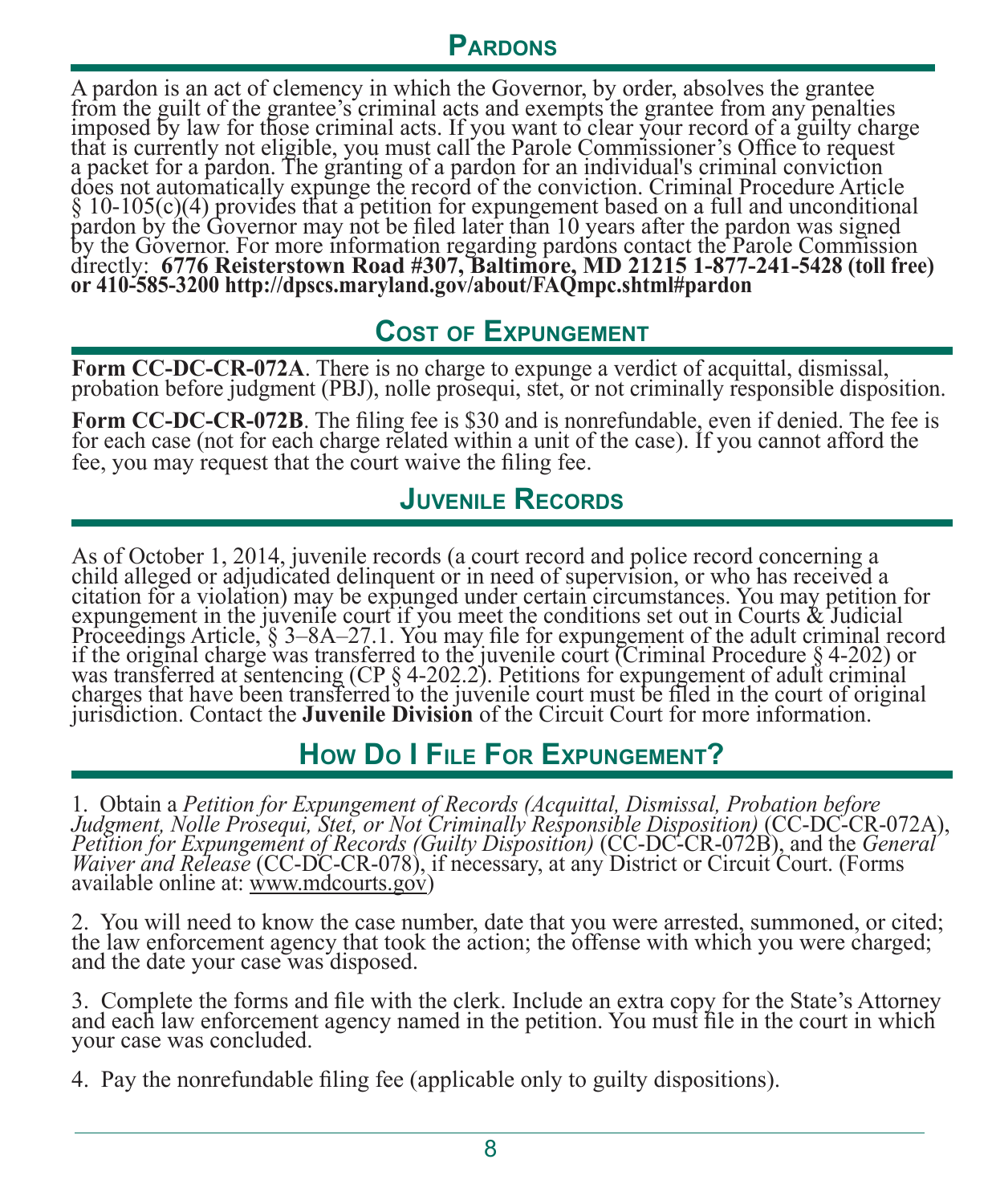# **How Long Does it Take?**

The process should take approximately 90 days from the time you file your petition, unless there is an objection or appeal. If the State's Attorney and/or the law enforcement agencies object to your petition, the court shall hold a hearing and will notify you to attend.

If the State's Attorney and the law enforcement agencies do not object within 30 days of receiving the petition, the court shall pass an order requiring the expungement of all police and court records about the charges. The court will notify you that your petition has been granted or denied.

*The expungement process cannot be expedited or "fast tracked" through the system. All cases are handled in exactly the same manner. There are no exceptions.*

After the court orders are sent to each required agency, each agency has **60 days from receipt** to comply with the court order. You will receive a Certificate of Compliance in the mail to notify you that your expungement has been completed. Until you receive your Certificate of Compliance from each agency listed on your petition, do not assume that your records have been expunged.

#### **Can an expungement be denied?** Yes.

### **Who do I call if I have a question about an expungement?**

Call the clerk's office where you filed the expungement. The clerks can provide information about the court process, but cannot give legal advice. For legal advice, consult an attorney. The clerk may not be able to provide specific information as to where in the process your expungement stands.

**What can I do after the petition is denied by the Judge at the hearing?**

You may file an appeal within 30 days of the denial.

### **How will I be notified about the answer to the petition?**

The petitioner or attorney, whoever filed the petition, may receive an answer from the State's Attorney in the mail 30 days from the receipt of the petition. In some jurisdictions, the State's Attorney may not answer at all. According to the Maryland Rules, a failure to file an answer constitutes agreement.

### **Why does the expungement process take so long?**

Maryland expungement laws (Criminal Procedure §§ 10-101 to 10-110) set specific time requirements for the various phases of an expungement. The entire process will take approximately 90 days from the date of filing, but could take more time.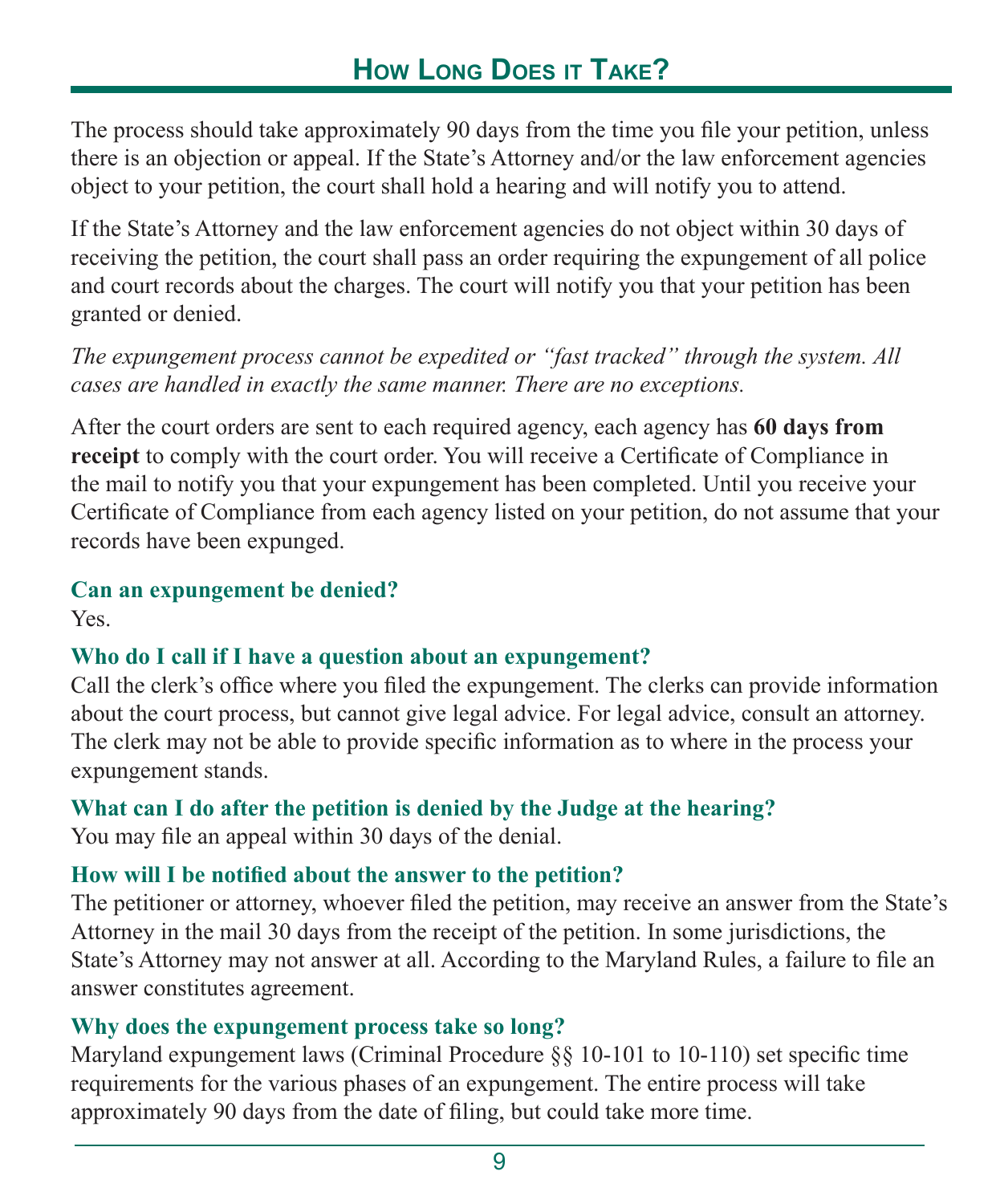#### **What can I do if I do not receive a copy of all the certificates of compliance?**

First, contact the agency or agencies directly that you have not received certificates from. Then, contact the court to see if they have received certificates from those agencies. As a last resort, file a lawsuit against the state agency if they disseminate the information. The clerk can provide information about the court process, however you may want to seek the assistance of a lawyer before filing a lawsuit.

#### **I just received a copy of the court order and certificate of compliance from the courts. Does this mean I am clear to apply for a job or adopt?**

No, this is only your certification that the court has complied with the order and notified the parties on the form. Until you have received a compliance letter from each of the listed parties on the court order, do not assume that your record has been cleared of the petitioned charge.

## **Expungement Order**

#### **How long should I keep my copy of the Expungement Order?** Keep these documents **FOREVER**.

#### **What does it mean when I receive an Order for Expungement of Police and Court Records and Certificate of Compliance?**

It means that a particular agency has complied with the expungement order.

#### **Will the public still be able to view records on case search after the record is expunged?** No.

**If my record is expunged, can I come in again and get a copy if I lost all the paperwork?** You can petition the court to have the case reopened. However, three (3) years after the expungement has been granted, the file is shredded.

#### **Why does my record still show on other databases after it has been expunged from the Court's system?**

Each entity (courts, arresting agency, parole and probation, Criminal Justice Information Services (CJIS), Federal Bureau of Investigation (FBI), etc.) has its own stand alone database for which it is responsible. Since these databases are not connected, each entity will expunge their own database. Once CJIS expunges the record in Maryland's Central Repository, which is done within 60 days of the court order, the FBI will be notified to expunge their database.

Even after a record has been expunged, it may continue to be visible to individuals performing background checks. Some companies and agencies download case information and retain it for a long period of time. If they have access to older data, they may find the information which has since been expunged. If you are asked about expunged information, you may need to provide a copy of the court order to prove the record has been expunged.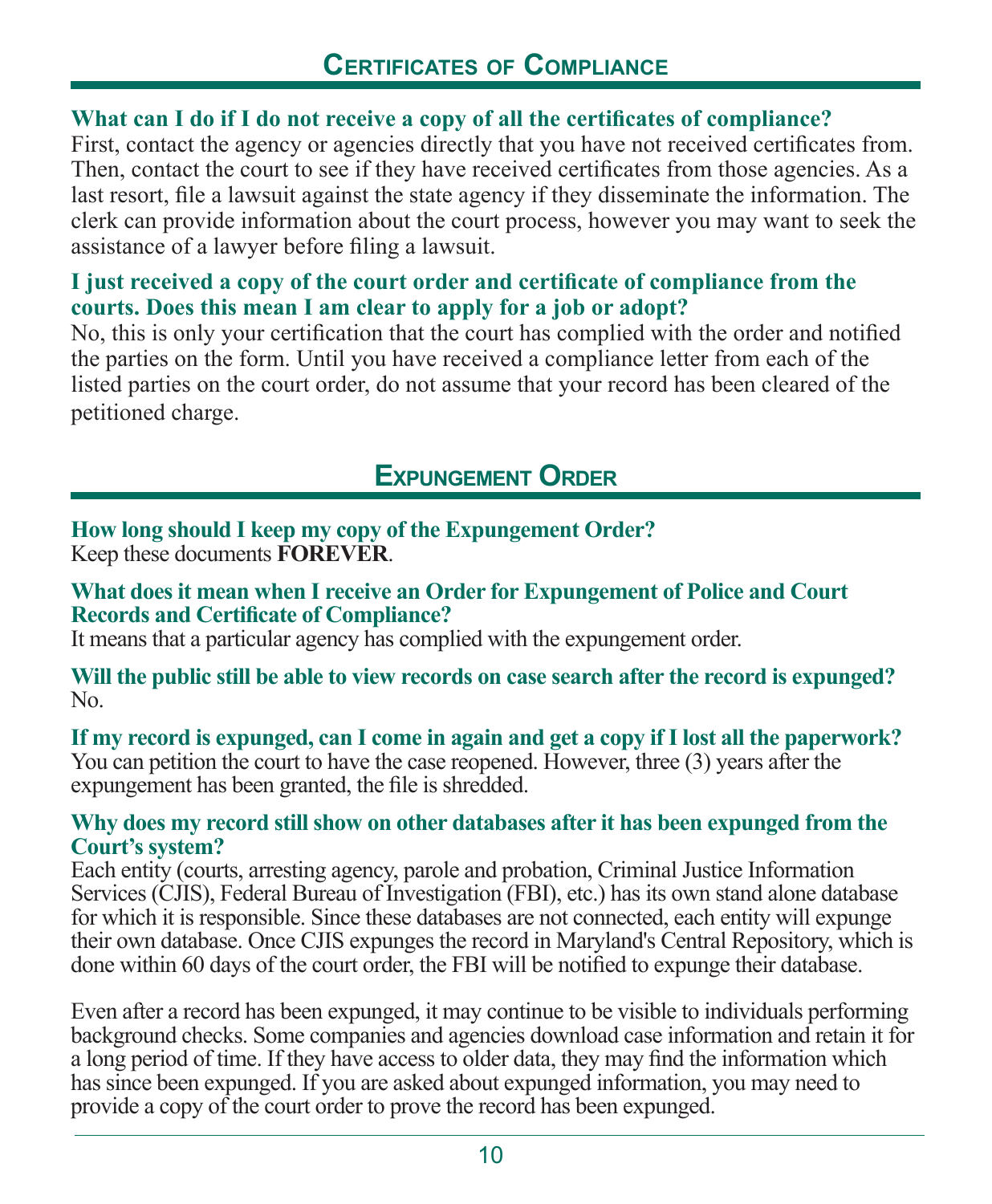According to Maryland law, Criminal Procedure § 10-109:

Disclosure of expunged information about civil citations and criminal charges in an application, interview, or other means may not be required by an employer or educational institute.

A person need not refer to or give information concerning an expunged charge when answering a question concerning a criminal charge or civil citation that did not result in a conviction or that the Governor pardoned.

Refusal by a person to disclose information about criminal charges that have been expunged may not be the sole reason for an employer to discharge or refuse to hire the person.

Despite these provisions, you may be required to disclose information about expunged cases in certain situations not governed by Maryland law. Consult with an attorney if you need advice about how to comply with the law.

# **Amended Petitions**

### **What are the procedures for filing an expungement in circuit court (or other agencies) after District Court has received/processed the paperwork?**

Per Rule 4-506, the application, petition, or answer may be amended by the Petitioner in the manner prescribed by Rule 2-341.

Unless the court orders otherwise, a party filing an amended pleading must file a comparison copy of the amended pleading. Language that is stricken should by lined through or enclosed in brackets (ex: old language or [old language]). The new language should be underlined or in boldfaced type (ex: new language or **new language**). The clerk will resubmit the amended petition to the agency.

# **CJIS Related Questions**

### **How long will it take before it will not show on a record check?**

If the employer does the record check through the Criminal Justice Information Systems – Central Repository (CJIS-CR) system, it will not show on the record after CJIS has complied with the order and finished processing the expungement.

### **Once my case is expunged, will it still be on my background check?**

No, once CJIS has complied with the order and finished processing the expungement it will not show on your record in the CJIS system.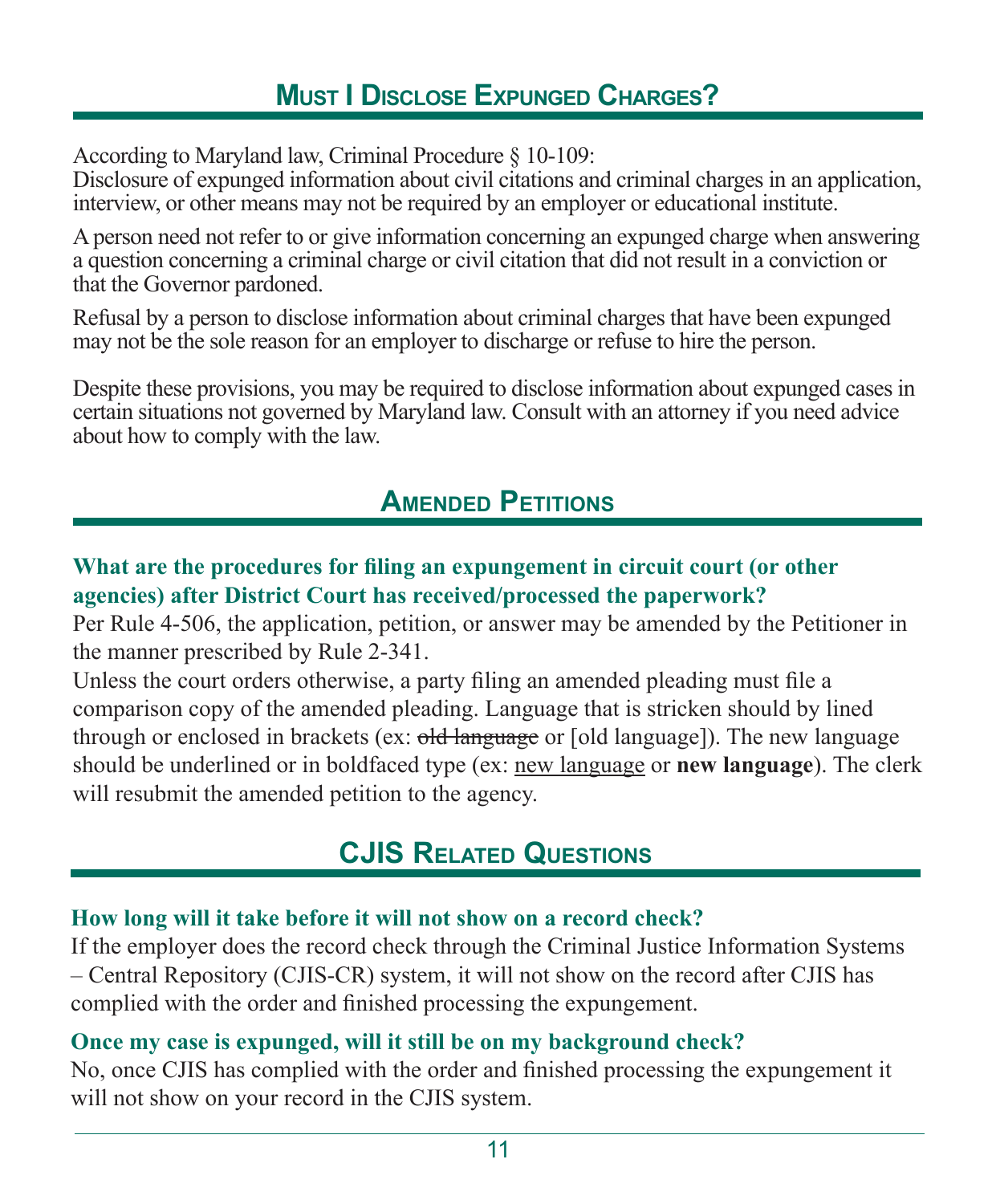### **If I have received my Certificates of Compliance, why does the FBI still show that I have a record?**

The courts do not process expungements for the FBI's system. Once CJIS expunges the record in Maryland's Central Repository, which is done within 60 days of the court order, the FBI will be notified to expunge their database.

### **Why is my case still showing up in CJIS after four months?**

CJIS handles expungements for the entire State of Maryland. The volume of expungement requests that CJIS processes is much greater than that of individual jurisdictions, and expungements are processed in the order received.

### **I recently had a background check done through my job and the charge that I had expunged still appears. What do I do?**

If the record check was not processed through the State of Maryland, you must go back to your company and have them do a fingerprint supported check through CJIS to receive an accurate record check.

# **Helpful Suggestions**

### **The following suggestions will help you succeed with an expungement:**

• Make sure that you have completed the expungement petition completely and accurately with your full name, including any alias that you used at the time of arrest, date of birth, and current address.

• Request to have a background check done through CJIS-CR if you are not sure of dates of arrest and occurrences. This will also allow you to see what is on your criminal history.

• After the expungement process is completed and all Certificates of Compliance have been received, have a background check done. This is to double check that the expungement was done as well as check for any other occurrences that may appear.

• Ensure that you have filed at the appropriate time and not too soon. Filing too soon will cause the expungement to be denied. The \$30 filing fee is nonrefundable, even if denied.

• Make sure you are filing in the appropriate court jurisdiction (District or Circuit) because filing in the wrong jurisdiction can delay your case from being expunged from the State of Maryland in a timely manner. If your case was appealed to a higher court, that is where you need to file.

• Make sure you keep copies of all your court papers, the expungement documents, and the expungement order since they may be needed for future reference. Once the case has been expunged, all documents pertaining to the case will be destroyed.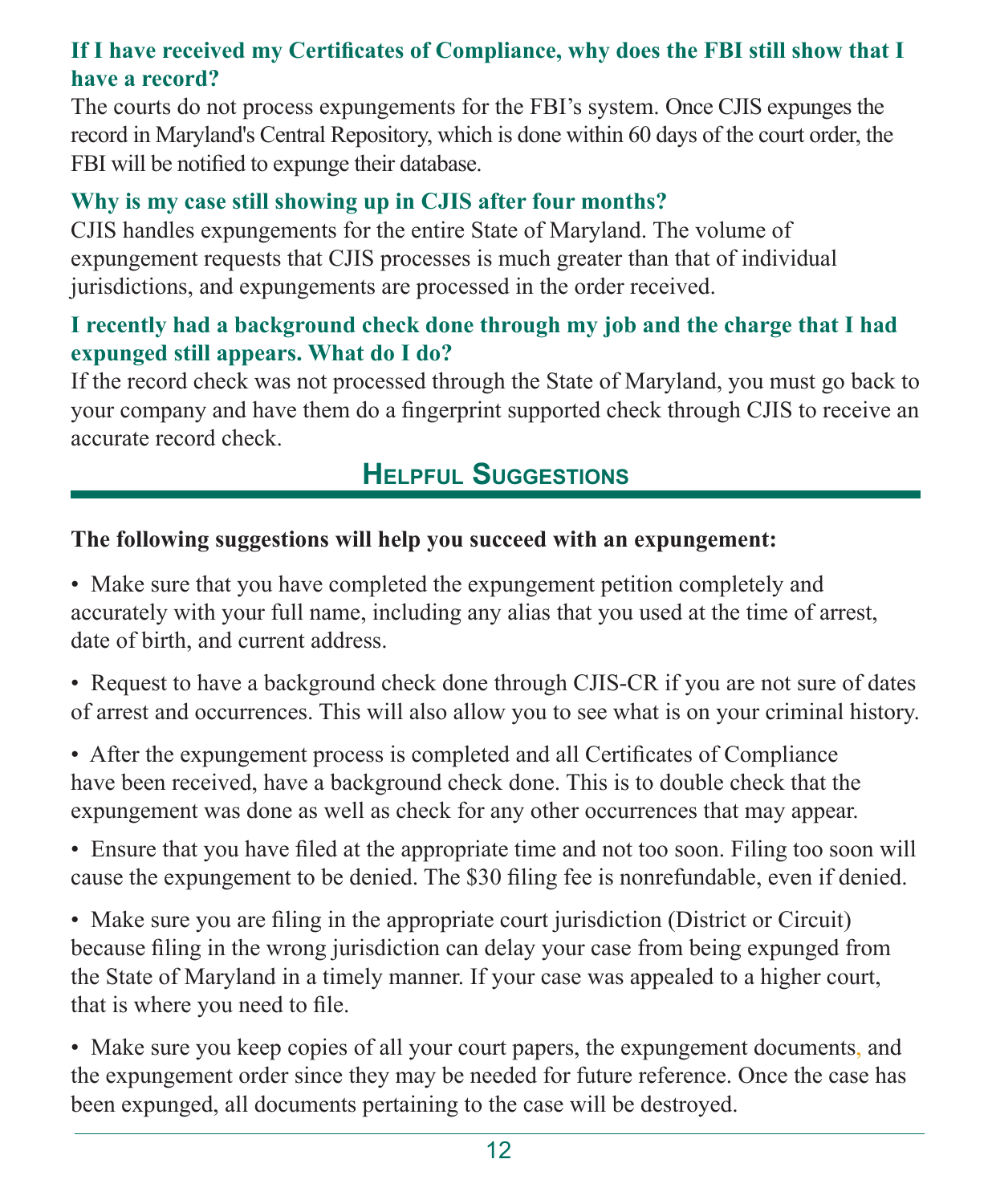## **Limiting Access to Court Records**

Expungement completely removes a criminal case from public inspection. Although your court record may not be eligible for expungement, there are certain instances in which you may be able to ask the court to keep some or all information in a case private. There are several different ways that information contained in a court record can be removed from public inspection: certain information in a record can be shielded, the record can be sealed, or the record can be expunged, depending on your situation.

For more information see: <http://www.mdcourts.gov/district/selfhelp/accesstocourtrecords.html>

## **ExpungEmEnt agEnCy ContaCt information**

**Circuit Court:** located in every county. For more information see:

http://mdcourts.gov/circuit/index.html

**District Court:** For more information see:

http://mdcourts.gov/district/index.html

**Motor Vehicle Administration (MVA):** For more information call 1-800-950-1MVA or see: http://www.mva.maryland.gov/

**Criminal Justice Information System (CJIS)** of the Department of Public Safety & Correctional Services collects and maintains criminal records. For information, call

> Toll free 1-888-795-0011 or see: http://dpscs.maryland.gov/agencies/itcd.shtml

Individuals can check their own criminal history by visiting their local police barracks to request an individual review. You will be fingerprinted and your fingerprint identification will be sent to the:

### **CJIS Central Repository (CJIS-CR) P.O. Box 32708 Pikesville, MD 21282-2708**

Once received, CJIS will then process the results and mail them back to you.